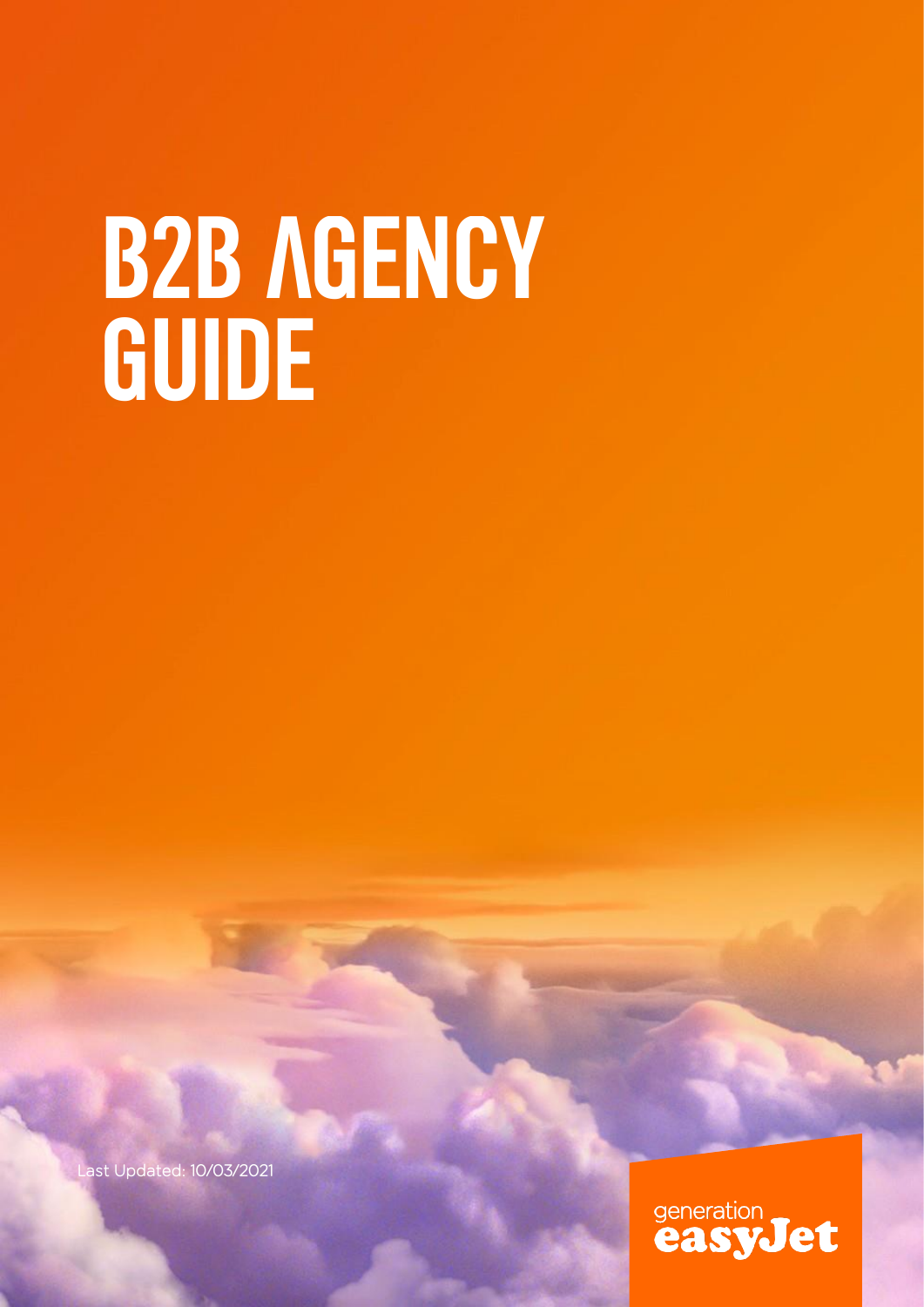# **Contents**

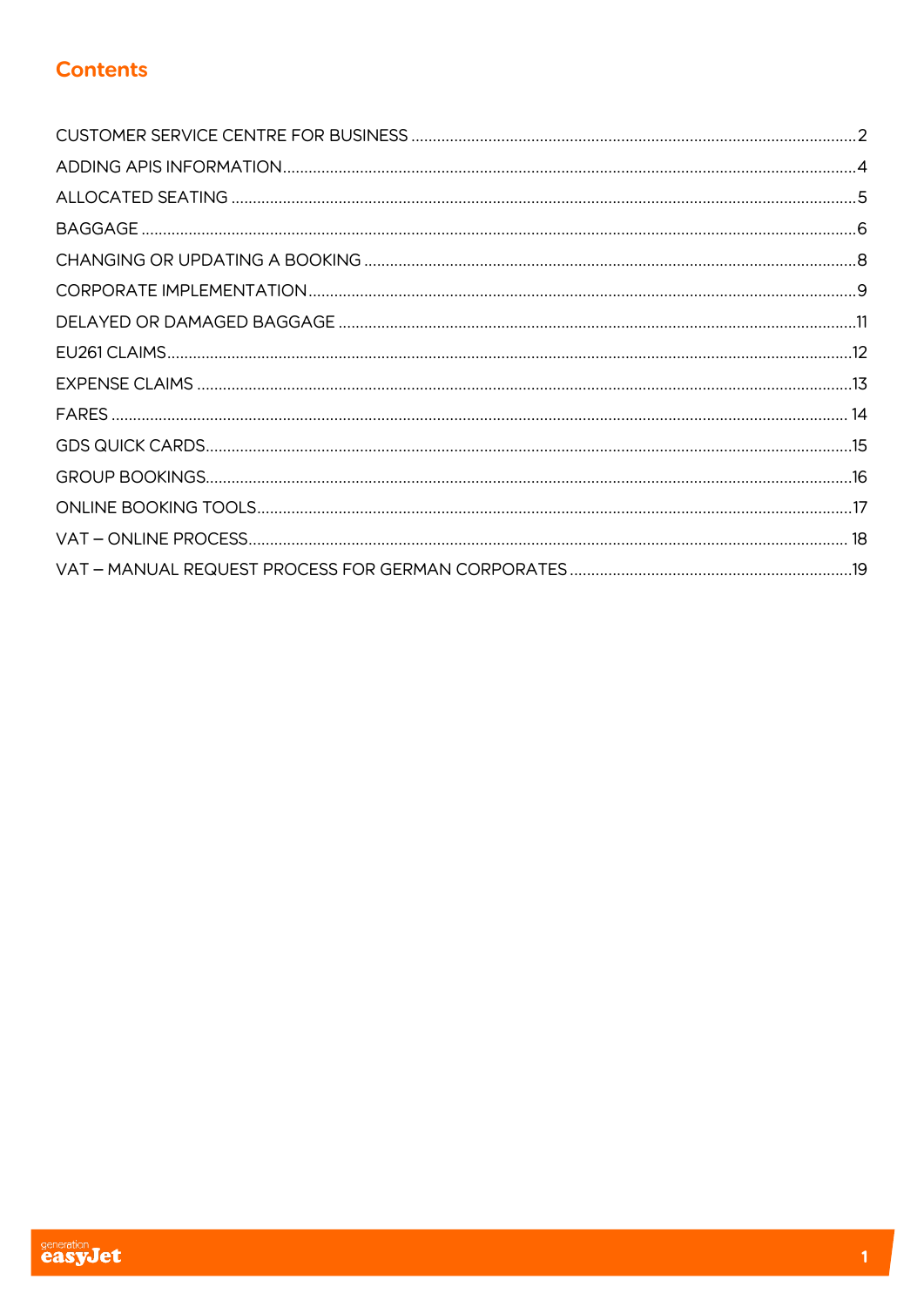# CUSTOMER SERVICE CENTRE FOR BUSINESS

<span id="page-2-0"></span>We appreciate the need for travel agencies to have a dedicated customer service channel for assistance in processing their bookings. At easyJet we promote self-service, and try to offer useful tools for agents to be able to save time in processing bookings, however we also offer the below services to assist when further help is required.

### How do agents get in touch with us?

Agents can speak with one of our trained B2B agents by telephone. All you will need is your agency's password (see information below) to access the B2B service. Our service telephone lines and opening hours are:

| Country                          | <b>Telephone Number</b> | <b>Opening Days</b> | <b>Opening Hours</b>            |
|----------------------------------|-------------------------|---------------------|---------------------------------|
| <b>B2B United Kingdom</b>        | +44 (0) 330 5515145     | Mon-Fri             | 9:00am – 5:30pm (UK Time)       |
| <b>B2B France</b>                | +33 (0) 9 77407766      | Mon-Fri             | 8:00am - 4:30pm (Local Time)    |
| B <sub>2</sub> B Italy           | +39 02 32068891         | Mon-Fri             | $8:00$ am – 4:30pm (Local Time) |
| <b>B2B Germany</b>               | +49 (0) 30 726297512    | Mon-Fri             | $9:00$ am – 5:30pm (Local Time) |
| <b>B2B Spain</b>                 | +34 93 6410002          | Mon-Fri             | 8:00am - 4:30pm (Local Time)    |
| <b>B2B Portugal</b>              | +351 21 1222212         | Mon-Fri             | $9:00$ am – 5:30pm (Local Time) |
| <b>B2B Netherlands</b>           | +31 (0) 20 7946539      | Mon-Fri             | $9:00$ am – 5:30pm (Local Time) |
| B2B International (Switzerland)  | (0) 22 5926602          | Mon-Fri             | As above for German or French   |
| Groups                           | +44 (0) 330 5515144     | Mon-Sun             | 9:00am - 5:30pm (UK Time)       |
| Special Assistance UK            | 0800 260 6686           | Mon-Sun             | 8:00am - 8:00pm (Local Time)    |
| Special Assistance France        | 0800 949393             | Mon-Sun             | 9:00am - 5:30 (Local Time)      |
| Special Assistance Italy         | 800 922239              | Mon-Sun             | 9:00am – 5:30 (Local Time)      |
| Special Assistance Germany       | 0800 000 0077           | Mon-Sun             | 9:00am - 5:30 (Local Time)      |
| Special Assistance Spain         | 900 801 801             | Mon-Sun             | 9:00am - 5:30 (Local Time)      |
| Special Assistance Portugal      | 800 780088              | Mon-Fri             | 9:00am - 5:30 (Local Time)      |
| Special Assistance Netherlands   | 800 4004 004            | Mon-Sun             | 9:00am - 5:30 (Local Time)      |
| Special Assistance Switzerland   | 800 00 19 99            | Mon-Sun             | 9:00am - 5:30pm (Local Time)    |
| Special Assistance Rest of World | +44 330 5515167         | Mon-Sun             | 8:00am - 8:00pm (UK Time)       |

Agents can also contact us through [Web Chat](https://www.easyjet.com/en/help/contact)

# Chat to us



We're available 8am - 8pm daily and you can do everything through chatting with us that you can do if you call us, including taking secure payments. If we're busy please refresh your page

Let's Chat

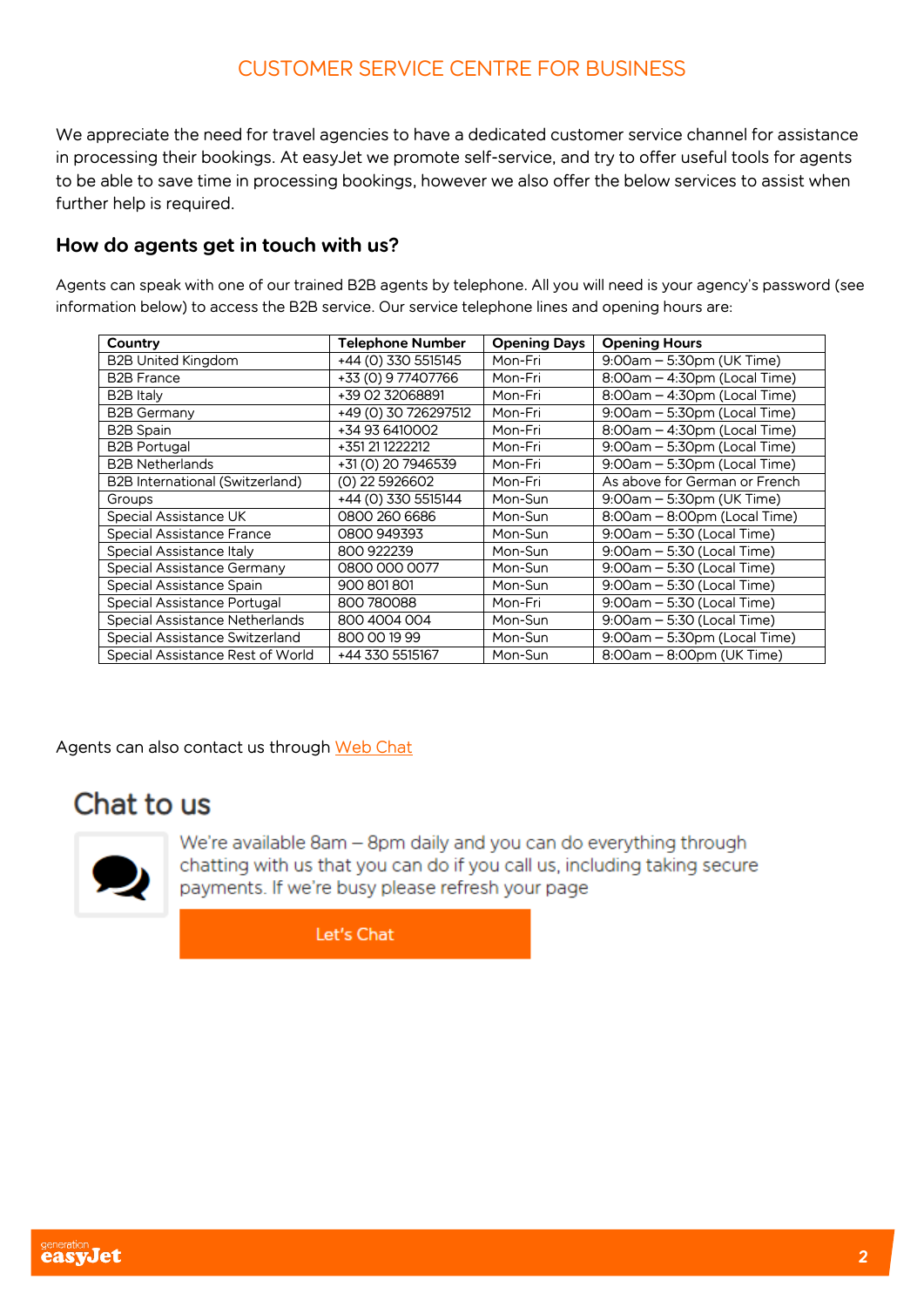We also offer an e-mail service for agents; however response times for e-mails can vary depending on demand, and can currently take up to 5 business days.

To access this service, the agent must document their preferred language in the subject line, followed by the booking reference and agency password.

| Language           | <b>E-mail Address</b>          |
|--------------------|--------------------------------|
| English            | b2b@easyJet.com                |
| French             | b2bfr@easyJet.com              |
| German             | b2bde@easyJet.com              |
| Spanish            | b2bes@easyJet.com              |
| Italian            | b2bit@easyJet.com              |
| Portuguese         | b2bpt@easyJet.com              |
| Groups             | groups@easyJet.com             |
| Special Assistance | special.assistance@easyJet.com |

**Please note –** The fastest way to process any booking request is via easyJet.com or your preferred booking channel whenever this is an option.

### B2B Agency Password

Related to above contact centre access

Please refer to your supplier pages to find your easyJet agency password, or alternatively, contact your supplier relations representative.

If your agency is part of a wider consortia group, you will use the same password allocated to that group.

If your agency or consortia group does not have a current B2B agency password, please have your Supplier Relations Manager send an E-mail to **B2BPartnerRequest@easyJet.com** with the following information and we will assess your need for a password within 14 days:

Subject Line: Password Request for new B2B Agency set-up for XXXXXXX (Agency Name)

| Agency Name                               |  |
|-------------------------------------------|--|
| Country                                   |  |
| Supplier Relations Manager Contact Name   |  |
| Supplier Relations Contact E-Mail Address |  |
| <b>Agency Address</b>                     |  |
| Agency Phone Number                       |  |
| Estimated easyJet seats booked per year   |  |
| Agency Type (Business/Leisure)            |  |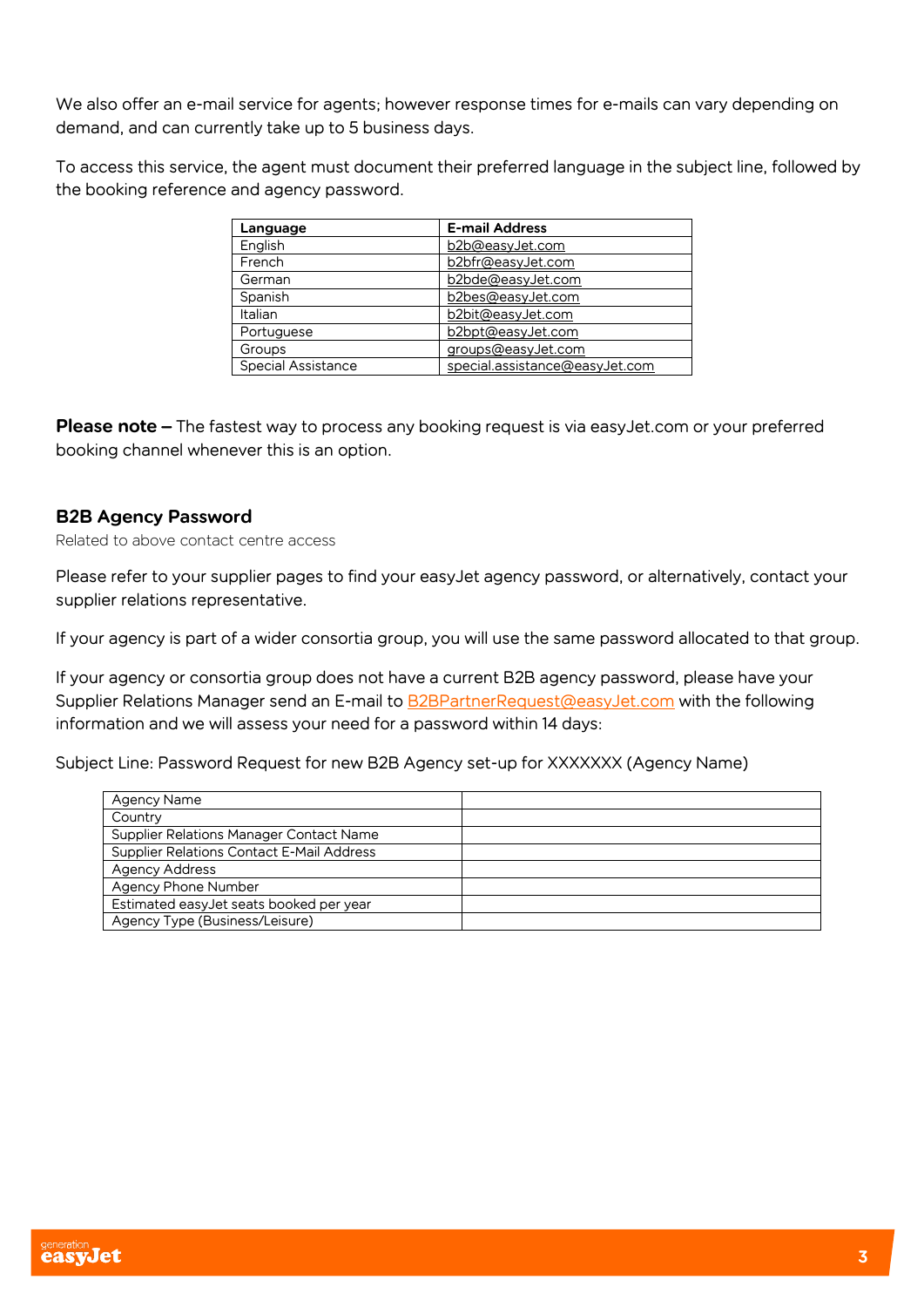# ADDING APIS INFORMATION

### <span id="page-4-0"></span>INTRODUCTION

As a result of legislation introduced by the European Union, when travelling between certain countries in Europe and surrounding countries, easyJet is required to provide additional information to certain destination airports prior to the date of departure.

If this information is required, easyJet will advise of the requirement and how to provide us with this information. This information is required more than two hours before the scheduled departure of the flight. The provision of this information by the Carrier to destination airports does not imply any acceptance or eligibility for a traveller to enter any state or territory. Please see our [Terms and Conditions](https://www.easyjet.com/en/terms-and-conditions#a27) for more information.

### IMPORTANT INFORMATION FOR TRAVEL AGENCIES

It is a legal requirement to correctly enter APIS information into a booking. If outdated, incorrect, or 'dummy' APIS information is added into a booking, your agency could be liable for any financial penalty that may result.

### HOW TO ADD APIS INFORMATION THROUGH THE GDS

Please refer to the relevant entry below for adding APIS information in the GDS.

Amadeus – Please refer to page 10 at [Amadeus](http://www.easyjet.com/amadeus)

Travelport – Please refer to page 7 at [Travelport](http://www.easyjet.com/galileo)

Sabre – Please refer to page 14 at [Sabre](http://www.easyjet.com/sabre)

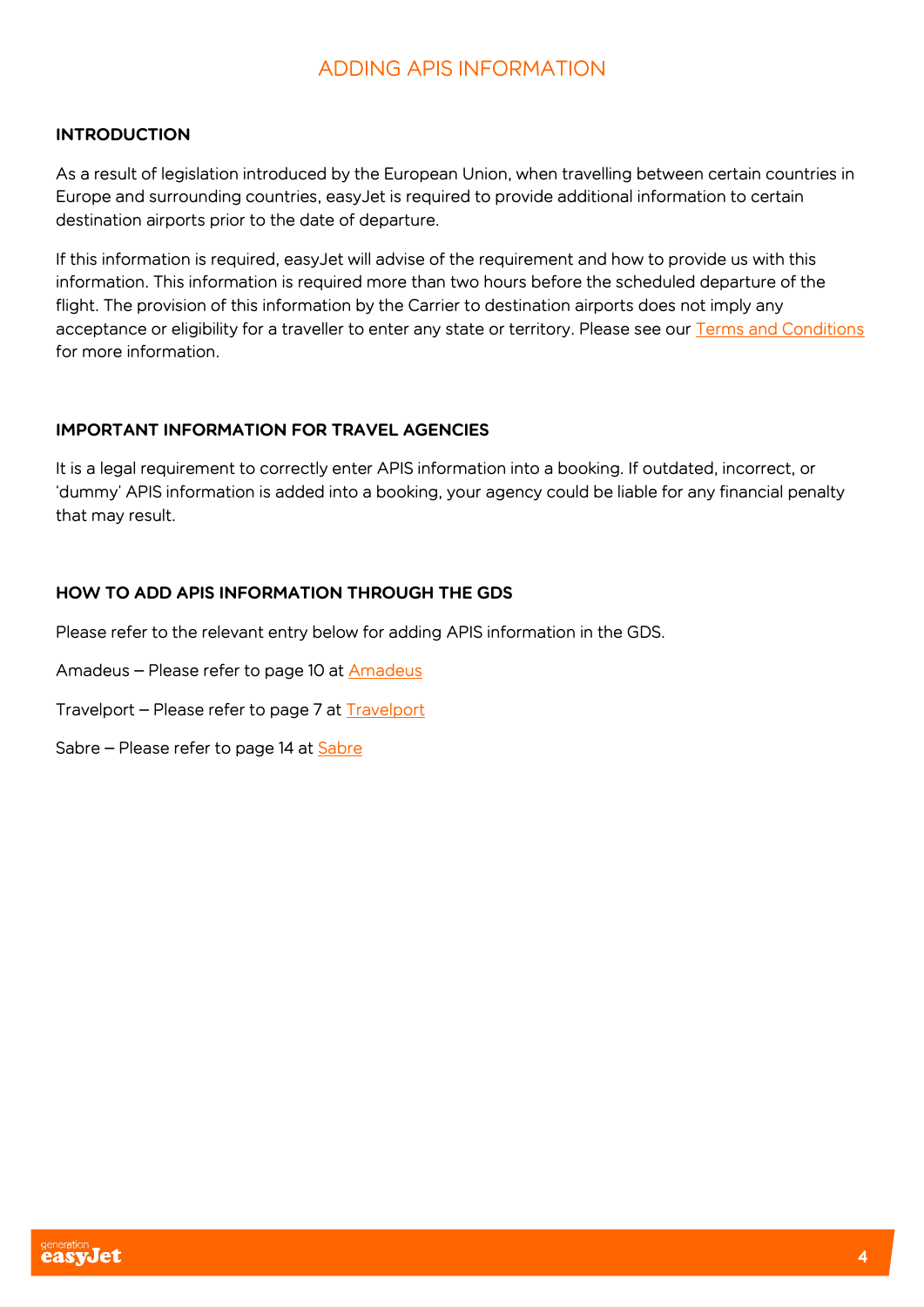# ALLOCATED SEATING

### <span id="page-5-0"></span>INTRODUCTION

There are three types of seat that can be booked on our aircraft for a fee when making a booking or checking in for a flight.

| <b>SEAT TYPE</b>      | <b>DESCRIPTION</b>                                                       |
|-----------------------|--------------------------------------------------------------------------|
|                       | Free with FLEXI tickets and for easyJet Plus cardholders.                |
| <b>STANDARD SEATS</b> | Choose where you want to sit, window, middle or aisle.                   |
|                       | Customers with standard seats can bring on board one small cabin bag     |
|                       | (max. 45 x 36 x 20cm), which must fit under the seat in front of them    |
|                       | Free with FLEXI tickets and for easyJet Plus cardholders.                |
| UP FRONT SEATS        | A seat in rows 2-6 (rows 2-5 on some aircraft), 1 small under seat cabin |
|                       | bag (max. 45 x 36 x 20cm) and 1 large overhead cabin bag (max. 56 x      |
|                       | 45 x 25 cm), dedicated bag drop and Speedy Boarding.                     |
| EXTRA LEG ROOM SEAT   | Free for easyJet Plus cardholders.                                       |
|                       | A seat with extra legroom, plus all the other benefits of Up Front.      |

### HOW TO ALLOCATE A SEAT THROUGH THE GDS

Please refer to the relevant entry below for adding a seat in the GDS.

- Amadeus Please refer to page 9 at [Amadeus](http://www.easyjet.com/amadeus)
- Travelport Please refer to page 4 at [Travelport](http://www.easyjet.com/galileo)
- Sabre Please refer to page 8 at [Sabre](http://www.easyjet.com/sabre)

For further information regarding allocated seating, please visit our website **Allocated Seating**. You can also contact our customer service team to add any specific requirements not available through the GDS.

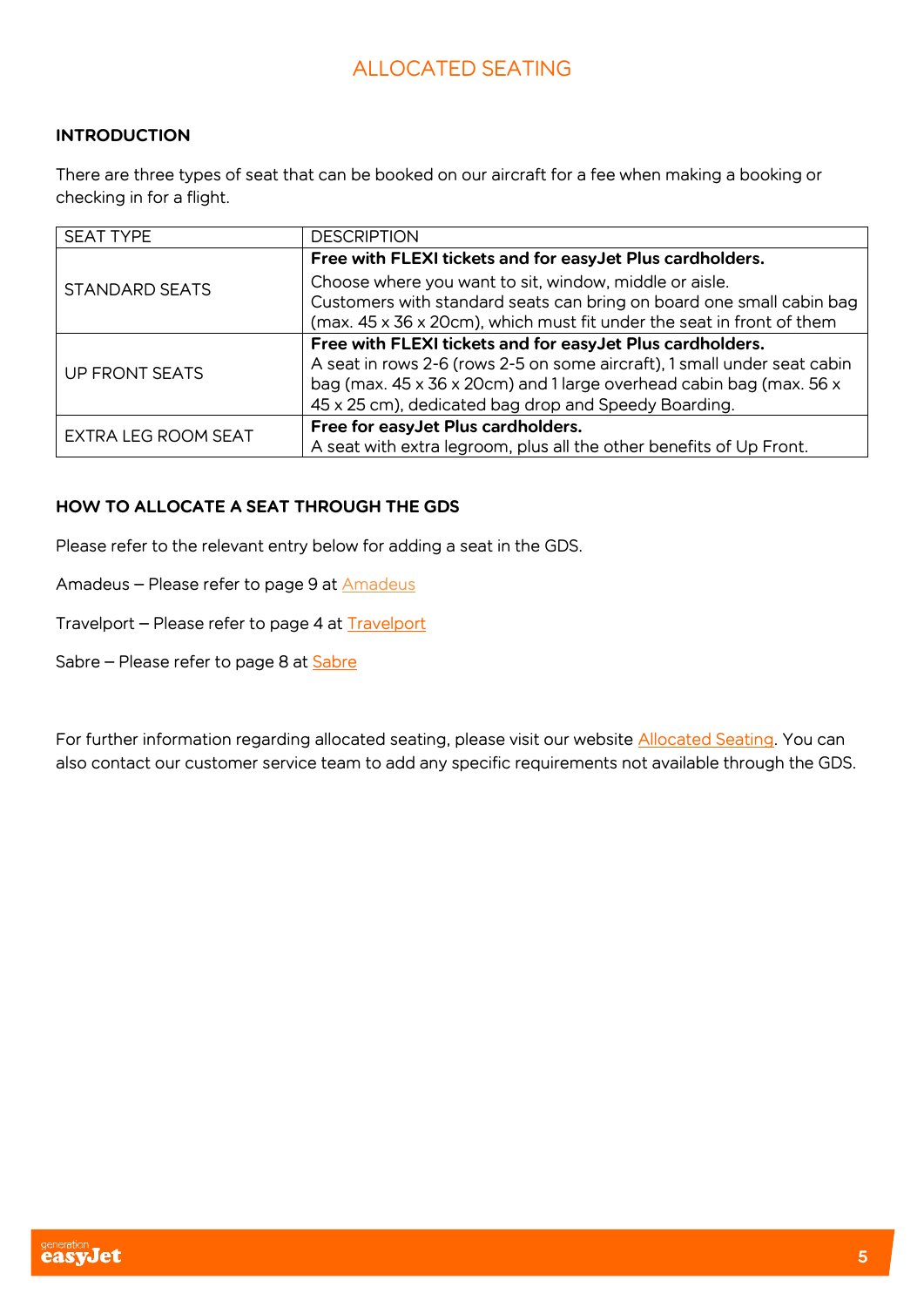# BAGGAGE

# <span id="page-6-0"></span>BAGGAGE OVERVIEW

| <b>BAGGAGE TYPE</b> | ALLOWANCE/POLICY/RESTRICTIONS                                                                                                                                            |                                  |  |
|---------------------|--------------------------------------------------------------------------------------------------------------------------------------------------------------------------|----------------------------------|--|
| <b>CABIN BAGS</b>   | <b>SIZE</b>                                                                                                                                                              |                                  |  |
|                     | We allow one small cabin bag per passenger. There is no weight limit however the                                                                                         |                                  |  |
|                     | maximum size is 45 x 36 x 20cm.                                                                                                                                          |                                  |  |
|                     | FLEXI, UPFRONT, EXTRA LEGROOM CUSTOMERS AND EASYJET PLUS                                                                                                                 |                                  |  |
|                     | <b>CARDHOLDERS</b>                                                                                                                                                       |                                  |  |
|                     | We allow 2 cabin bags per passenger:                                                                                                                                     |                                  |  |
|                     | • 1x small under seat cabin bag (max. $45 \times 36 \times 20$ cm) to be placed under the<br>seat                                                                        |                                  |  |
|                     | 1 x large overhead cabin bag (max. 56 x 45 x 25 cm)<br>$\bullet$                                                                                                         |                                  |  |
|                     | <b>HANDS FREE</b>                                                                                                                                                        |                                  |  |
|                     | A traveller can choose to go hands free by dropping their cabin bag at easyJet Plus<br>bag drop for a small fee. Travellers who choose this option can also enjoy speedy |                                  |  |
|                     | boarding, as well as having their bag delivered amongst the first on the baggage                                                                                         |                                  |  |
|                     | belt on arrival. For more information please visit our website Hands Free Upgrade.                                                                                       |                                  |  |
| <b>HOLD LUGGAGE</b> | <b>SIZE</b>                                                                                                                                                              |                                  |  |
|                     | Each customer can purchase up to three hold bags. We have a range of options to                                                                                          |                                  |  |
|                     | suit each traveller:                                                                                                                                                     |                                  |  |
|                     |                                                                                                                                                                          |                                  |  |
|                     | $15kg$ – for traveller going on a short trip                                                                                                                             |                                  |  |
|                     | 23kg – our standard bag offering for those travelling a little longer                                                                                                    |                                  |  |
|                     | Up to $32kg$ – travellers can buy extra weight in 3kg increments up to a maximum of<br>32kg.                                                                             |                                  |  |
|                     | No single item of hold luggage can weigh more than 32kg with a maximum total                                                                                             |                                  |  |
|                     | size (length + width + height) = under 275cm.                                                                                                                            |                                  |  |
| <b>SPORTS</b>       | <b>SIZE</b>                                                                                                                                                              |                                  |  |
| <b>EQUIPMENT</b>    | Each traveller is permitted to purchase one piece of sports equipment with a                                                                                             |                                  |  |
|                     | maximum of 6 per booking (even if there are more than 6 travellers on a booking).                                                                                        |                                  |  |
|                     | If more is required, please contact customer services.                                                                                                                   |                                  |  |
|                     | We have 2 sizes for sports equipment:                                                                                                                                    |                                  |  |
|                     | Small (20kg max)                                                                                                                                                         | Large (32kg max)                 |  |
|                     | Golf clubs                                                                                                                                                               | Bicycles (please see link below) |  |
|                     | Skis and boots                                                                                                                                                           | Canoes and kayaks                |  |
|                     | Snowboards                                                                                                                                                               | Wind surfers and surfboards      |  |
|                     | Diving equipment                                                                                                                                                         | Hang gliders                     |  |
|                     | Paraglider                                                                                                                                                               |                                  |  |
|                     | Pole vaults up to 450cm                                                                                                                                                  |                                  |  |
|                     | Sporting firearms (please see link below)                                                                                                                                |                                  |  |
|                     | For more information on packing bicycles and sporting firearms, please see our                                                                                           |                                  |  |
|                     | website Sports Equipment.                                                                                                                                                |                                  |  |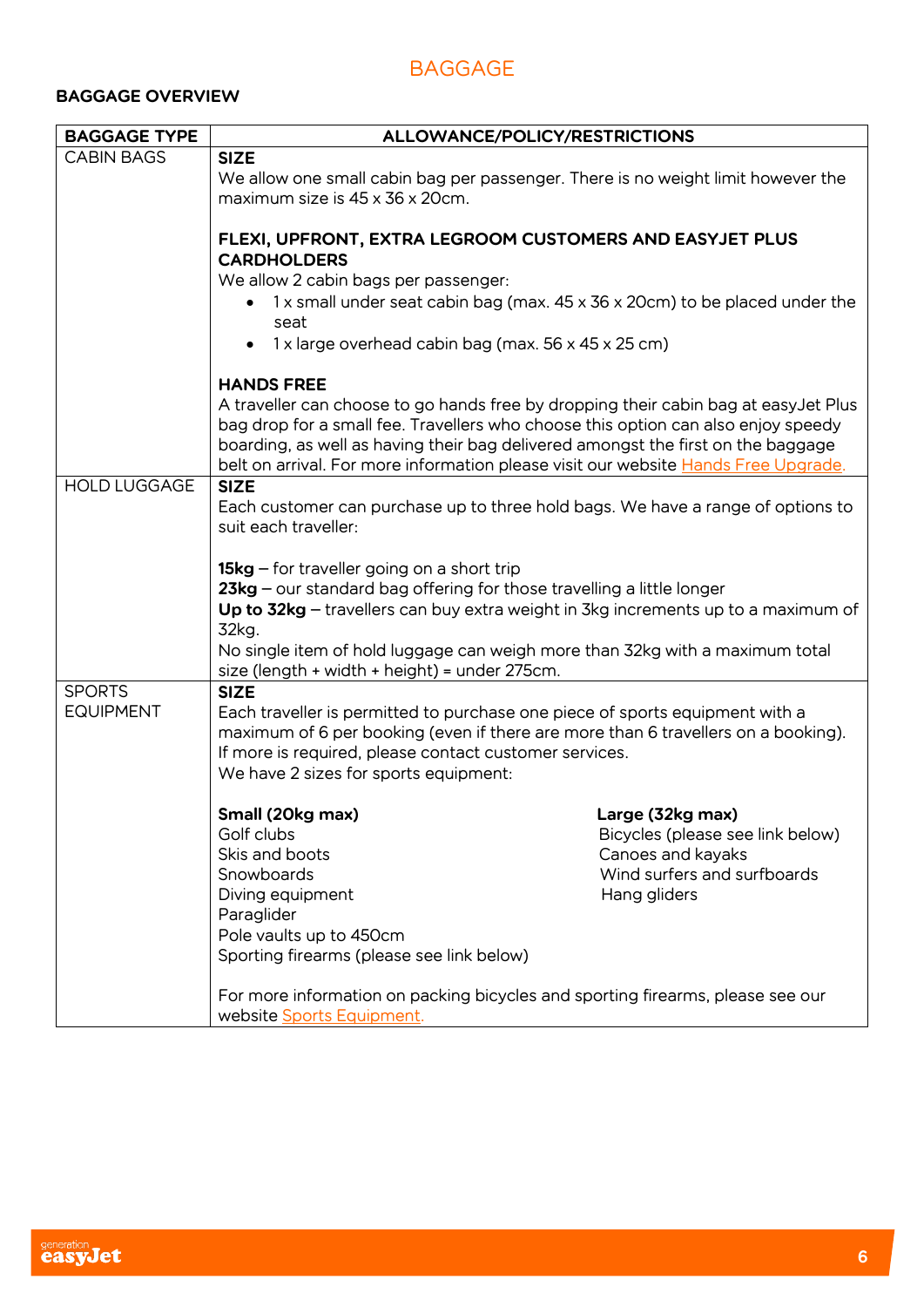| <b>BAGGAGE TYPE</b> | ALLOWANCE/POLICY/RESTRICTIONS                                                                                                                              |
|---------------------|------------------------------------------------------------------------------------------------------------------------------------------------------------|
| <b>MUSICAL</b>      | <b>MUSICAL INSTRUMENTS IN THE CABIN</b>                                                                                                                    |
| <b>INSTRUMENTS</b>  | Any musical instrument taken into the cabin must be smaller than 30cm x 120cm x                                                                            |
|                     | 38cm and stored in the overhead locker.                                                                                                                    |
|                     | If a traveller is carrying a musical instrument as their only cabin bag and there is not                                                                   |
|                     | room for their other items needs as carry-on baggage, they can also bring a                                                                                |
|                     | smaller under the seat bag for free.                                                                                                                       |
|                     | Any larger musical instruments needing to be brought into the cabin (with the                                                                              |
|                     | exception of instruments larger than 30cm x 120cm x 38cm), are permitted                                                                                   |
|                     | however an additional seat must be purchased. For safety reasons, a musical<br>instrument can only occupy a window seat with a height restriction of 110cm |
|                     | including the case. To book a seat, you need to add an additional passenger with                                                                           |
|                     | the name of the instrument, e.g. Mr Seat Cello.                                                                                                            |
|                     |                                                                                                                                                            |
|                     | <b>MUSICAL INSTRUMENTS IN THE HOLD</b>                                                                                                                     |
|                     | If the traveller prefers, they can also store musical instruments in the hold by                                                                           |
|                     | purchasing the appropriate weight for hold luggage.                                                                                                        |
|                     | We recommend using specialist travel insurance to cover musical instruments prior                                                                          |
|                     | to travel.                                                                                                                                                 |
|                     |                                                                                                                                                            |
|                     | For more information please visit our website Musical Instruments.                                                                                         |
| <b>RSTRICTED OR</b> | We want you to be able to pack in confidence, so this guide should help you decide                                                                         |
| UNUSUAL ITEMS       | what to take and what to leave at home but please check the full list of Dangerous                                                                         |
|                     | Goods before travelling.                                                                                                                                   |
|                     | For information on specialist travel items for taking into the cabin or being stored in                                                                    |
|                     | the hold, please refer to our website Restricted or Unusual Items.                                                                                         |
|                     |                                                                                                                                                            |

### BOOKING A BAG ON THE GDS

Please refer to the relevant entry below for adding a bag in the GDS.

Amadeus – Please refer to page 16 for a standard bag or page 7 for excess weight at [Amadeus](http://www.easyjet.com/amadeus)

Travelport – Please refer to page 12 at **Travelport** 

Sabre – Please refer to page 2 at [Sabre](http://www.easyjet.com/sabre)

For further information regarding our baggage policy, please visit our website [easyJet Baggage Policy.](http://www.easyjet.com/en/help/baggage/cabin-bag-and-hold-luggage) You can also contact our customer service team to add any specific requirements not available through the GDS.

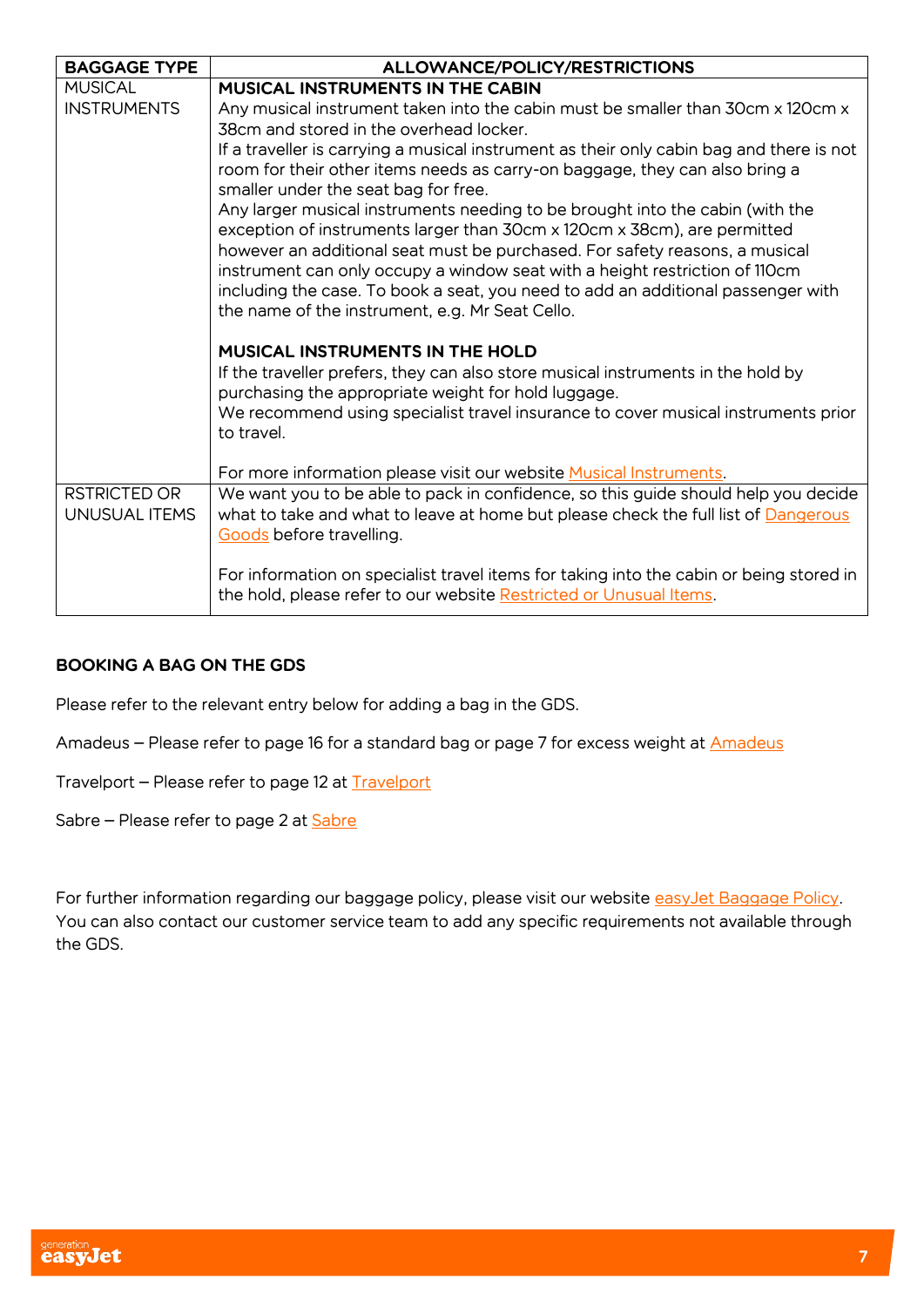# CHANGING OR UPDATING A BOOKING

At easyJet, we understand that Travel Agencies will have multiple channels to consider when making travel arrangements for customers. Please find below a useful guide of the more common booking amendments and how to proceed with making updates in the most time efficient way possible.

<span id="page-8-0"></span>

| Amendment                                 | Question                                                 | Online<br><b>Booking Tool</b>                                        | Amadeus                                | Travelport                             | Sabre                                  | Travelfusion<br>Desktop                         | easyJet.com                |
|-------------------------------------------|----------------------------------------------------------|----------------------------------------------------------------------|----------------------------------------|----------------------------------------|----------------------------------------|-------------------------------------------------|----------------------------|
| Change a                                  | Can I action this in the<br>original booking<br>channel? | ×<br>(Can be done<br>through Onesto<br>GmbH)                         |                                        |                                        |                                        |                                                 |                            |
| Flight                                    | How can I complete<br>this?                              | Contact<br>Customer<br><b>Services</b>                               | Pages 13 and<br>17 at Amadeus          | Page 16 at<br>Travelport               | Pages 16 and 17<br>at Sabre            | Available via<br><b>TravelFusion</b><br>Desktop | Via 'Manage my<br>Booking' |
| Cancel a                                  | Can I action this in the<br>original booking<br>channel? | $\boldsymbol{\mathsf{x}}$<br>(Can be done<br>through Onesto<br>GmbH) |                                        |                                        |                                        |                                                 |                            |
| Booking*                                  | How can I complete<br>this?                              | Contact<br>Customer<br><b>Services</b>                               | Contact<br>Customer<br><b>Services</b> | Contact<br>Customer<br><b>Services</b> | Contact<br>Customer<br><b>Services</b> | Available via<br><b>TravelFusion</b><br>Desktop | Via 'Manage my<br>Booking' |
| Name                                      | Can I action this in the<br>original booking<br>channel? | $\mathbf x$                                                          |                                        | ✓                                      |                                        | $\mathbf x$                                     |                            |
| Changes                                   | How can I complete<br>this?                              | Contact<br>Customer<br><b>Services</b>                               | Page 15 at<br><b>Amadeus</b>           | Page 16 at<br><b>Travelport</b>        | Page 14 at<br>Sabre                    | Contact<br>Customer<br><b>Services</b>          | Via 'Manage my<br>Booking' |
| Cancel a<br>Flight and Re-<br><b>Book</b> | Can I action this in the<br>original booking<br>channel? | $\boldsymbol{\mathsf{x}}$                                            |                                        | ✓                                      |                                        |                                                 |                            |
|                                           | How can I complete<br>this?                              | Contact<br>Customer<br><b>Services</b>                               | Contact<br>Customer<br><b>Services</b> | Page 16 at<br>Travelport               | Pages 16 and 17<br>at Sabre            | Available via<br><b>TravelFusion</b><br>Desktop | Via 'Manage my<br>Booking' |

\*Refunds for Standard, Inclusive, and Flexi fares are permitted within initial 24hrs after making the original booking for a full refund of the fare minus an administration fee. You must contact the customer service team to do this.

For a full overview of our change cancellation policy please visit the Changes and Cancellations fees and charges section of our website Terms and [Conditions Fees.](https://www.easyjet.com/en/terms-and-conditions/fees) 

8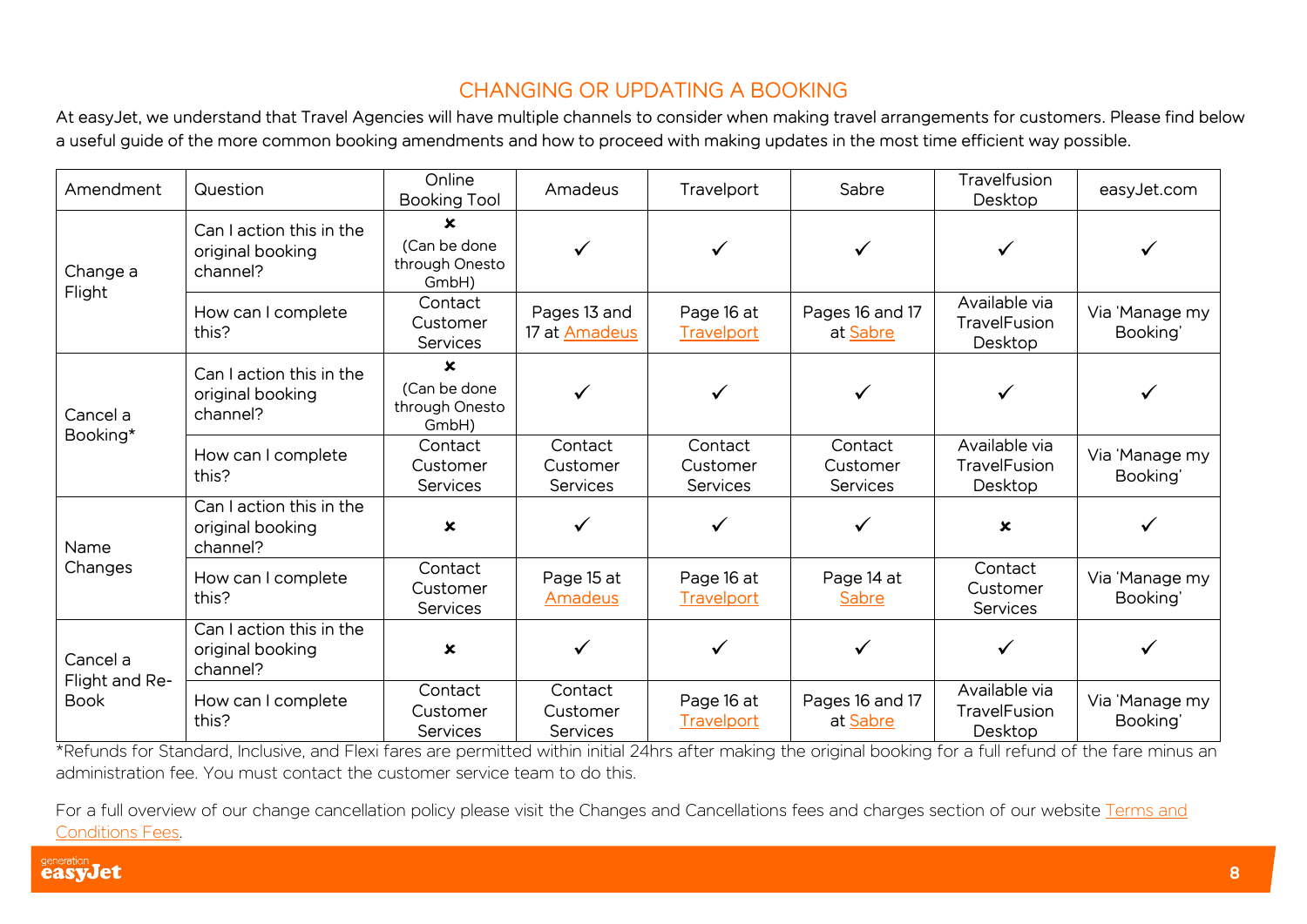## CORPORATE IMPLEMENTATION

### <span id="page-9-0"></span>INTRODUCTION

Our Corporate customers are really important and we want to ensure a seamless and simple implementation process for you to follow, so that you can not only track their bookings, but apply any relevant discount code to their bookings made via the GDS or online booking tools.

### ADDING A CORPORATE ID TO A CORPORATE PROFILE

The Corporate ID for both GDS and Online Booking Tools needs to be added into every market, in all countries. This will enable us to track and trace all bookings.

| Add the following entry to your Corporate Profile in the GDS: |                          |
|---------------------------------------------------------------|--------------------------|
| <b>AMADEUS</b>                                                | SR CLID U2 HK/-U2xxxxxx  |
| <b>GALILEO</b>                                                | C@3Y/SI.U2*CORPID-xxxxxx |
| <b>SABRE</b>                                                  | 3CLIDU2/xxxxx            |

| <b>Booking Tool</b> | <b>Connectivity</b> | <b>Add Corporate ID via Admin Settings</b>                                                                                                                                                                                                     |
|---------------------|---------------------|------------------------------------------------------------------------------------------------------------------------------------------------------------------------------------------------------------------------------------------------|
| AeTM                | TravelFusion        | Raise a work order for Amadeus to add the Corporate ID (cannot be added<br>via regular admin access). Corporate ID must be added to the 'Secondary<br>Code'.                                                                                   |
| AeTM                | Light Ticketing     | Air Rules > Faring > add to 'Corporate ID'                                                                                                                                                                                                     |
| <b>KDS</b>          | easyJet API         | KDS Admin Suite > Travel > Contracts > CRS Client Identification > Enter<br>Corporate ID with the Office ID; OfficeID   Corporate ID ("I" (Vertical Bar)<br>between Office and Corporate ID) OfficeID and Corporate ID must have no<br>spaces. |
| Concur              | TravelFusion        | Administration > Travel System Admin > Manage TravelFusion Login<br>Credentials > Add Corporate ID to 'Corporate Identifier'. Leave other boxes<br>blank.                                                                                      |
| Traveldoo           | Pyton               | Request your Traveldoo site administrator to add the Corporate ID                                                                                                                                                                              |
| GetThere            | TravelFusion        | Set Up > Site Preference > Air Connect > Sites > Add Carrier > Add Corporate<br>ID to 'Corporate or Agency ID'                                                                                                                                 |
| iFAO Cytric         | <b>TravelFusion</b> | TMS > Travel Policy Administration > Air Policy > DynaWeb™ Administration<br>> DynaWeb™ Company Logins: Select easyJet from the supplier list > Edit ><br>Add Corporate Identifier into the Corporate Identifier field                         |
| Onesto              | easyJet API         | Onesto Administration > System > Reisemittel > Flug Einstellungen ><br>Flugabfrage / Verfugbarkeit / Pricing > Low cost carrier > easyJet. Add<br>'Corporate ID'                                                                               |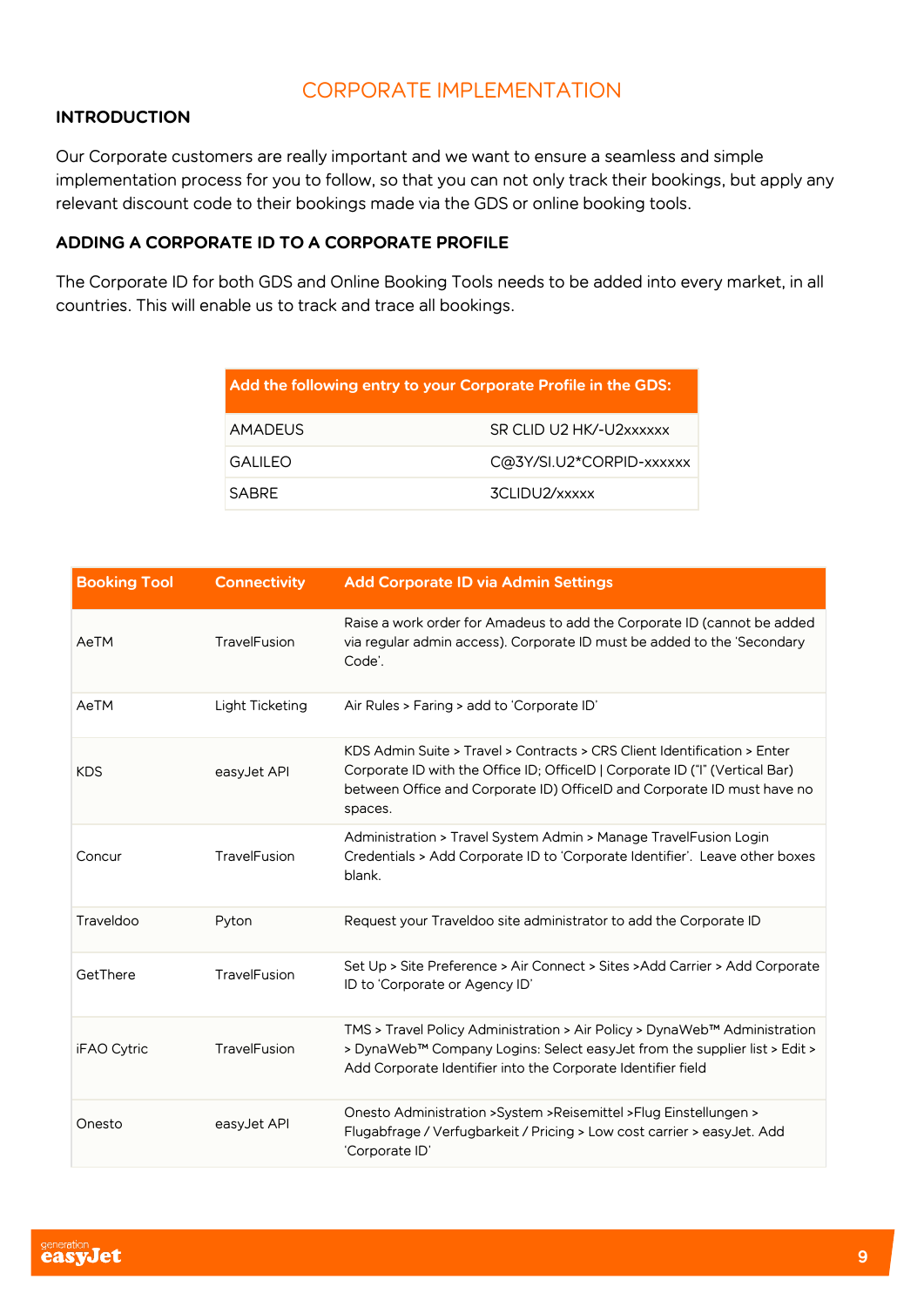| Egencia                                                                                                                    | Amadeus | Request via Egencia site administrator or account manager to add to every<br>country set-up on Egencia. |  |
|----------------------------------------------------------------------------------------------------------------------------|---------|---------------------------------------------------------------------------------------------------------|--|
| Office ID for the majority of online booking tools is set as a default - no adjustment is required in site administration. |         |                                                                                                         |  |
| KDS and Onesto are exceptions which must be set as follows:                                                                |         |                                                                                                         |  |

| <b>Booking Tool</b> | <b>Office ID</b> | <b>Corporate ID</b>                                             |
|---------------------|------------------|-----------------------------------------------------------------|
| KDS.                | <b>KDSXXXX</b>   | XXXX is the GDS office ID that the Online Booking Tool is using |
| Onesto              | <b>ONXXXX</b>    | XXXX is the GDS office ID that the Online Booking Tool is using |

### HOW TO QUOTE A CORPORATE DISCOUNT

For deal tracking purposes please quote using the applicable Corporate ID for all fare types: (Y, B, W). The discount where applicable, will be calculated on FLEXI (W) fares only.

| <b>GDS</b> | <b>Fare Quote Input</b>     | <b>GDS Quick Reference Guide</b> |
|------------|-----------------------------|----------------------------------|
| Amadeus    | FXP/R, Uxxxxxx              | www.easyJet.com/amadeus          |
| Galileo    | FQ-ACxxxxx                  | www.easyJet.com/galileo          |
| Sabre      | <b>WPI xxxxx</b>            | www.easyJet.com/sabre            |
| Worldspan  | 4P#/@@xxxxx                 | Visit ASK Travelport             |
| Apollo     | <b>30SIU2 CORPID-XXXXXX</b> | Visit ASK Travelport             |

### HOW TO TEST A DISCOUNT IS WORKING

To check a corporate discount is working correctly, please test using the following criteria:

- 1. Are you testing the discount using a Flexi (W) class fare?
- 2. Have you selected a date within 120 days?
- 3. Are you using the correct corporate ID for the GDS you are using? (Please check the ticketing instructions sent to you by your easyJet Business Development Manager)
- 4. Are you testing the corporate discount using one of the Office IDs (Pseudo City Codes) sent to easyJet for fare loading? (Please check with your Business Development Manager if unsure)
- 5. Are you using the correct GDS entry for pricing, and double checked that the corporate discount has been applied to the corporate profile via the GDS or Online Booking Tool in all markets and countries.

If you are still having problems with quoting the discount after checking the above points, please escalate to your Business Development Manager and we will ensure the fares are correctly loaded. Your Supplier Relations Manager will have the contact details for your relevant Business Development Manager.

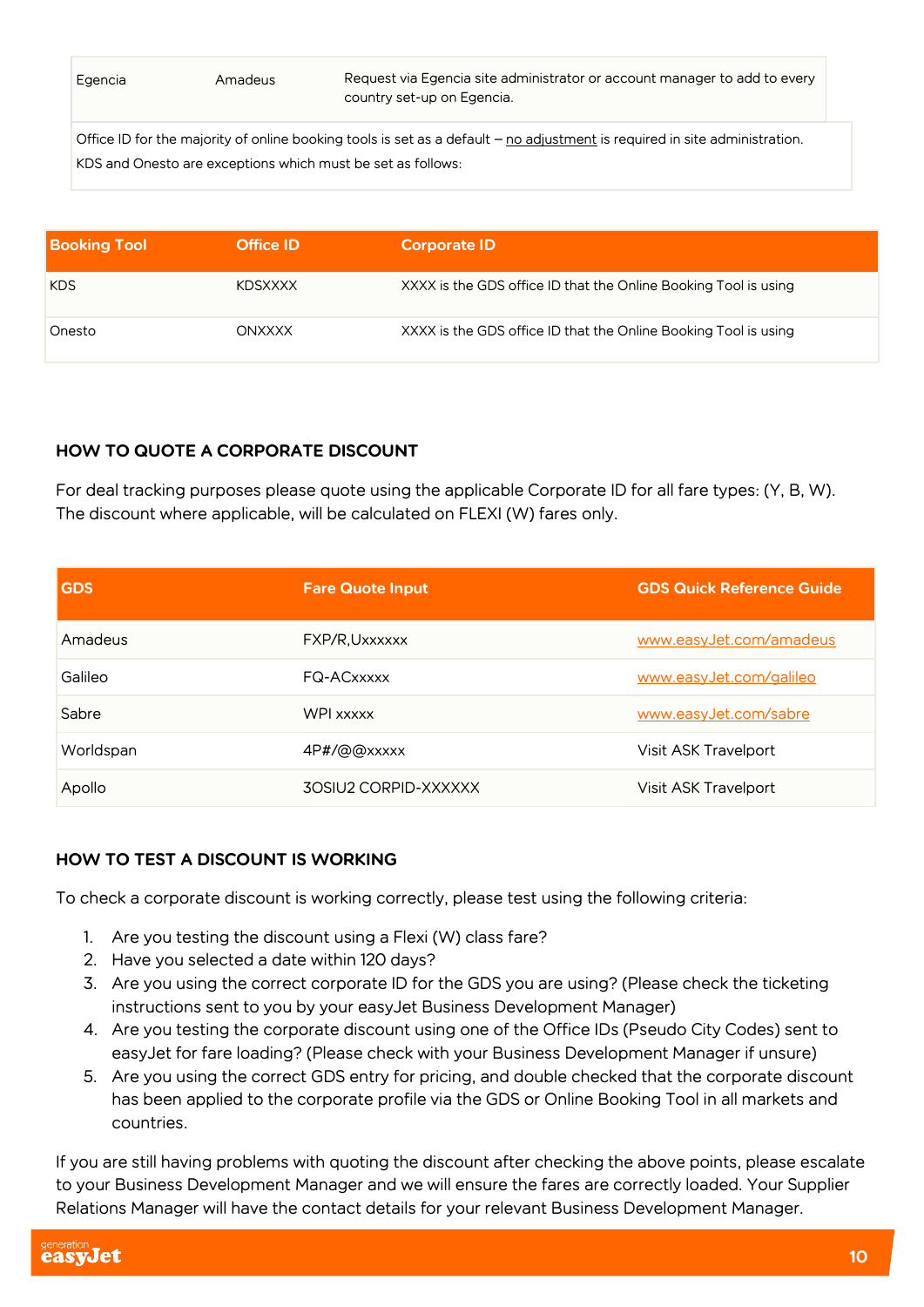# DELAYED OR DAMAGED BAGGAGE

### <span id="page-11-0"></span>INTRODUCTION

We understand how frustrating it can be when a traveller's baggage is delayed or damaged. We endeavour to avoid this wherever possible, however in the event of these events occurring, please follow the advice below.

### DELAYED BAGGAGE

If baggage is missing from the Arrivals Hall when the traveller lands, there are two ways to log a Delayed Baggage Report:

- 1. The traveller can complete a Delayed Baggage Report in person with staff at the Baggage Services Team in the Arrivals Hall. In some Airports there are facilities to be able to complete this without speaking to a member of staff.
- 2. Alternatively, the claim can be logged through our [Delayed Baggage](https://delayedbaggage.easyjet.com/en-en/) form between 30 minutes and 24 hours of the flight arrival time. For any claims outside of this timeframe, the claim will need to be made via staff at the Arrivals Hall.

Once a report has been logged a reference number will be provided. We will track the traveller's baggage using the [WorldTracer](https://wtrweb.worldtracer.aero/WTRInternet/wtwflowinternet.do?_flowExecutionKey=_c6EE8A379-4784-F6C9-9213-100C3AB1BE72_k847EDDD2-A46C-9FED-9278-E7BB3C1230C7) website and keep the traveller update via SMS. The traveller/travel agent can also continue to track the delayed baggage via this same website or by calling our customer service team.

### DAMAGED BAGGAGE

If baggage is found to be damaged upon collection in the Arrivals Hall, there are two ways to log a Damage Report (PIR):

- 1. The traveller can complete a Damage Report in person with staff at the Baggage Services Team in the Arrivals Hall.
- 2. Alternatively, the Report can be made through our **[Luggage Claims](https://easyjet.airlineluggageclaims.com/)** form online.

Once the report is logged, the traveller/travel agent will be able to log in to our [Damaged Luggage](http://damagedluggage.com/) website to track the claim using the unique reference number found at the top right of the Luggage Claims Form as the password for the website.

For more information please visit our website [Damaged, Delayed or Lost Luggage.](https://www.easyjet.com/en/help/baggage/damaged-delayed-or-lost-luggage)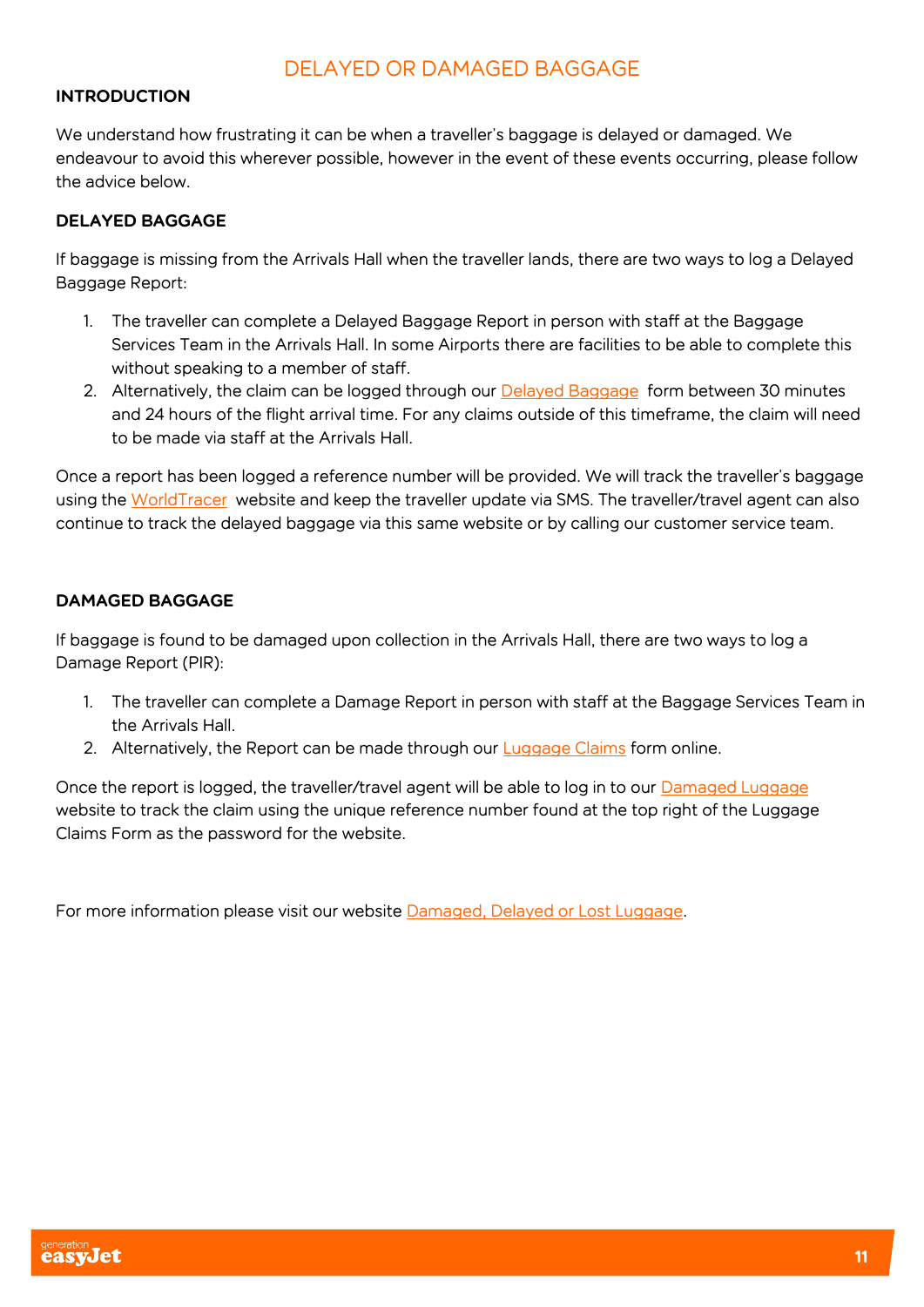# EU261 CLAIMS

### <span id="page-12-0"></span>INTRODUCTION

All claims for EU261 must now be made via our **EU261 Online Claims Form. Please note that any claims** received by E-Mail will not be processed and you will be referred back to the online claims form. This is to ensure we process your claim as quickly and efficiently as possible.

Please Note: If the booking was made via a payment mechanism other than one in the traveller or bookers' name, then please refer back to the original booking source for more information as it is likely that they will need to process the claim on your behalf.

### EU261 – ELIGIBILITY GUIDE

The following is a quick reference guide to EU261 eligibility and does not constitute guarantee of payment. Each claim is assessed on a case-by-case basis and is dependent on the specific flight circumstances. Please refer to our [Notice of Rights](https://www.easyjet.com/en/terms-and-conditions/notice-of-rights-for-flight-delays-and-cancellations) for more information.

### COMPENSATION GUIDE – HOW MUCH IS PAYABLE?

Please refer to our full **Notice of Rights** for current EU61 compensation amounts found in section 1: Right to Compensation.

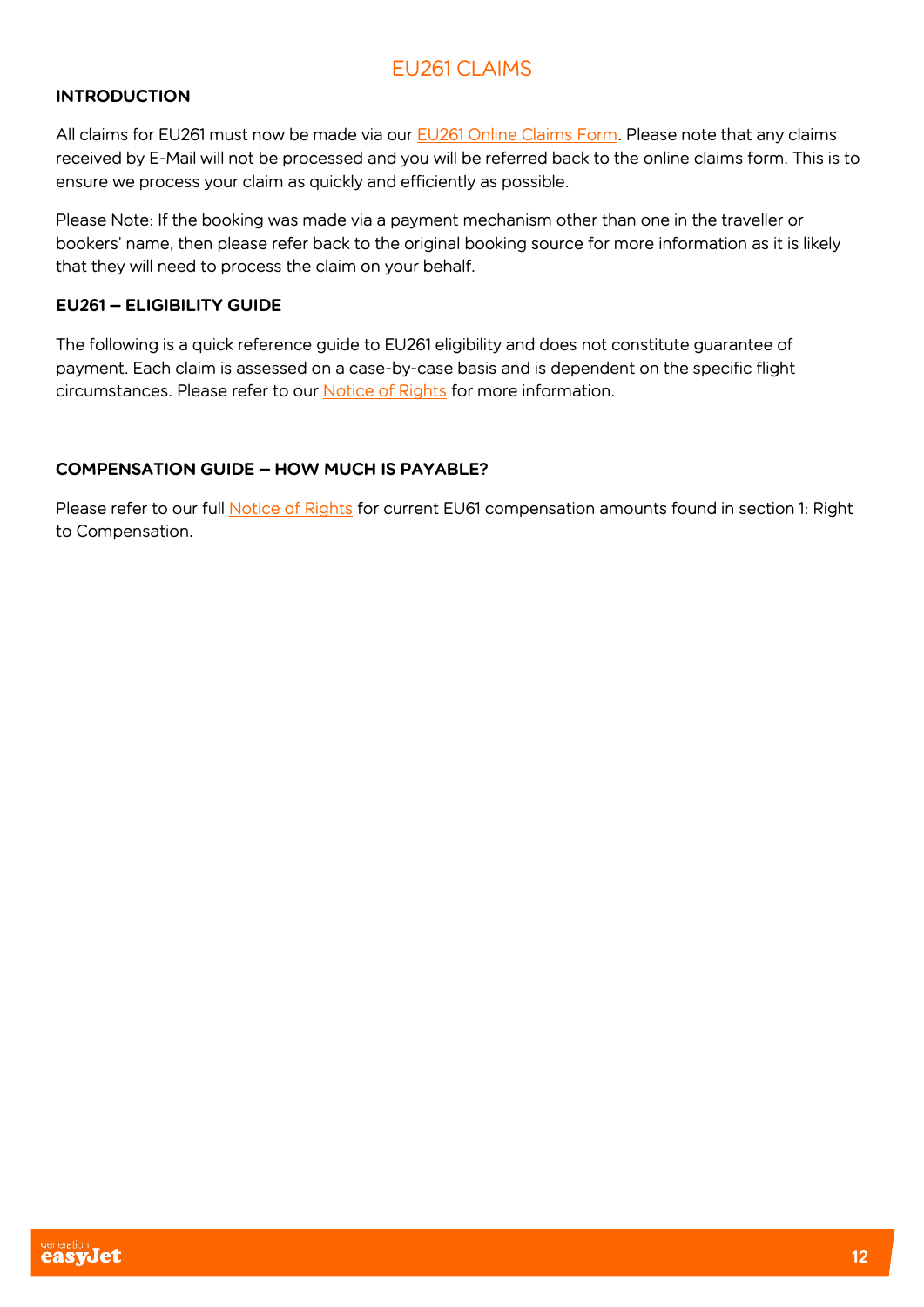# EXPENSE CLAIMS

### <span id="page-13-0"></span>INTRODUCTION

If a flight has been cancelled, diverted, or delayed the traveller may be entitled to compensation for personal expenses incurred as a result. We are keen to help our corporate customer to make sure they receive all that they are entitled to.

All claims for compensation and expenses must be made via our [Expense Claims Form](https://www.easyjet.com/en/claim/welfare) with valid receipts included with the submission. Please note, claims will not be accepted or processed if received via E-Mail and you will be referred back to the online claims form.

For further information, please refer to our website [https://www.easyJet.com/en/help/boarding-and](https://www.easyjet.com/en/help/boarding-and-flying/delays-and-cancellations)[flying/delays-and-cancellations](https://www.easyjet.com/en/help/boarding-and-flying/delays-and-cancellations) 

### HELPFUL TIPS FOR TRAVEL CONSULTANTS

- 1. The only way to successfully submit an expense claim form is via the online [Expense Claims Form.](https://www.easyjet.com/en/claim/welfare)
- 2. We will only accept expense claims that contain the E-mail address that was used to make the original booking. Because of the nature of expense claims, all claims submitted with an E-mail address other than the original provided on the booking will be rejected.
- 3. If you are a Travel Management Company there are 4 options:
	- a. If the traveller or travel booker has made the original booking, the easiest way is for them to submit the claim using the original E-Mail address on the booking. This way, they will receive all correspondence on the claim directly.
	- b. If the traveller or travel booker has made the original booking and they have requested the Travel Agency submit the claim on their behalf, the Travel Agency can submit the claim using the original E-Mail address on the booking, however should advise the original booker or traveller that all subsequent correspondence regarding the claim will be sent directly to the original booker (not the Travel Agency).
	- c. If the Travel Agency has made the original booking, and used the traveller/bookers Email address on the original booking, the travel agent should submit the claim using this same E-mail address. All correspondence regarding the claim will then be sent directly to the traveller/booker following the submission of the claim.
	- d. If the Travel Agency has made the original booking, and used their own agency E-mail address on the original booking, they can submit the claim using this same E-mail address. All correspondence regarding the claim will be sent directly to the agency E-mail address.

### ENTITLEMENTS GUIDE

The following is a quick reference guide to Expense Compensation Claims. It is not a guarantee of payment and each claim is assessed on a case-by-case basis and dependant on the specific flight circumstances. Please refer to our full [Notice of Rights](https://www.easyjet.com/en/terms-and-conditions/notice-of-rights-for-flight-delays-and-cancellations) and [Delays and Cancellations](https://www.easyjet.com/en/help/boarding-and-flying/delays-and-cancellations) for more information.

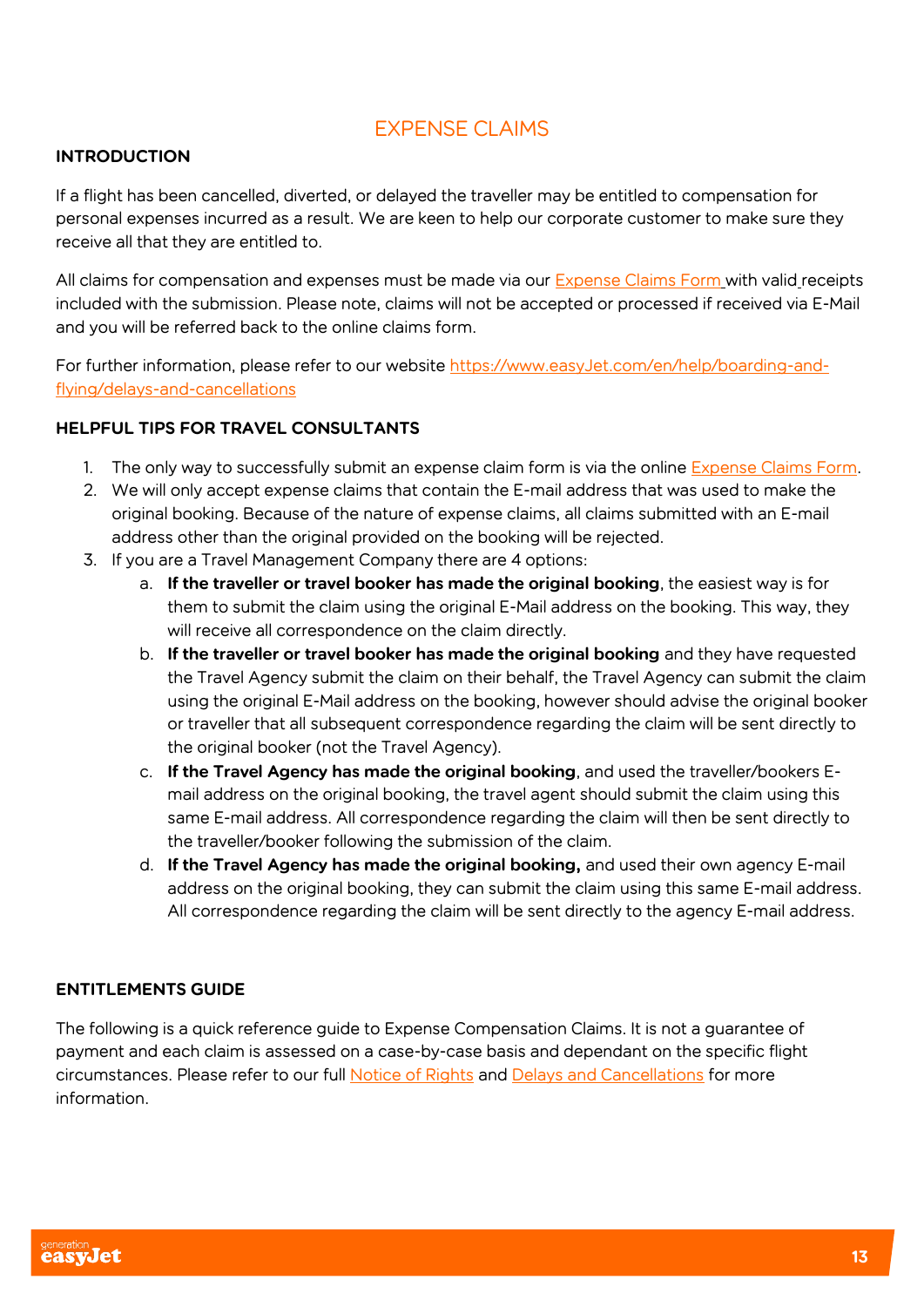### <span id="page-14-0"></span>FARES

| <b>PRODUCT</b>                                                | <b>STANDARD</b><br>(Y)                                                                                   | <b>INCLUSIVE</b><br>(B)                                                                       | <b>FLEXI</b><br>(W)                                                              | easyJet Plus card holder                                                         |
|---------------------------------------------------------------|----------------------------------------------------------------------------------------------------------|-----------------------------------------------------------------------------------------------|----------------------------------------------------------------------------------|----------------------------------------------------------------------------------|
| <b>Free seat selection</b>                                    | $\mathbf x$<br>Fees apply                                                                                | $\checkmark$<br>Rear standard Seat                                                            | ✓<br>Any seat except 1 <sup>st</sup> row seats                                   |                                                                                  |
| <b>Speedy boarding</b>                                        | $\mathbf x$<br>Included if you buy an upfront<br>seat (rows 1 to 6) or an exit<br>row.                   | ×<br>Included if you buy an upfront<br>seat (rows 1 to 6) or an exit<br>row.                  |                                                                                  |                                                                                  |
| <b>Fast track security</b>                                    | $\boldsymbol{\mathsf{x}}$                                                                                | $\mathbf x$                                                                                   | $\checkmark$                                                                     | $\checkmark$                                                                     |
| Dedicated bag drop                                            | $\boldsymbol{\mathsf{x}}$                                                                                | $\pmb{\times}$                                                                                | $\checkmark$                                                                     | $\checkmark$                                                                     |
| <b>Hold luggage</b>                                           | $\boldsymbol{\mathsf{x}}$<br>Fees apply                                                                  | $\checkmark$<br>(23kg)                                                                        | $\checkmark$<br>(23kg)                                                           | $\pmb{\times}$<br>Fees apply                                                     |
| Small cabin bag<br>$(max. 45 \times 36 \times 20cm)$          | ✓                                                                                                        | ✓                                                                                             | $\checkmark$                                                                     |                                                                                  |
| Large cabin bag<br>$(max. 56 \times 45 \times 25 \text{ cm})$ | $\boldsymbol{\mathsf{x}}$<br>Included if you buy an upfront<br>seat (rows 1 to 6) or an exit<br>row seat | $\pmb{\times}$<br>Included if you buy an upfront<br>seat (rows 1 to 6) or an exit<br>row seat | ✓<br>Included if you buy an upfront<br>seat (rows 1 to 6) or an exit<br>row seat | ✓<br>Included if you buy an upfront<br>seat (rows 1 to 6) or an exit<br>row seat |
| <b>Cancellation within 24h and</b><br>refundable              | $\checkmark$<br>Fees apply                                                                               | ✓<br>Fees apply                                                                               | $\checkmark$<br>Fees apply                                                       | ✓<br>Fees apply                                                                  |
| Take the earlier flight for free                              | Free if booking made only via<br>GDS/OBT                                                                 | Free if booking made only via<br>GDS/OBT                                                      | Free if booking made only via<br>GDS/OBT                                         |                                                                                  |
| Voucher on board                                              | $\boldsymbol{\mathsf{x}}$                                                                                | $\boldsymbol{\mathsf{x}}$                                                                     | ✓                                                                                | $\boldsymbol{\mathsf{x}}$                                                        |
| No-show (rescue fee) *                                        | ✓<br>Fees apply                                                                                          | ✓<br>Fees apply                                                                               | ✓<br>Fees apply                                                                  | ✓<br>Fees apply                                                                  |

\*If you arrive at the airport too late, but no later than two hours of your original flight's scheduled departure time, you can transfer to the next available flight on the same day for a rescue fee.

14

For all of our fees and charges please visit our website Terms and Conditions Fees.

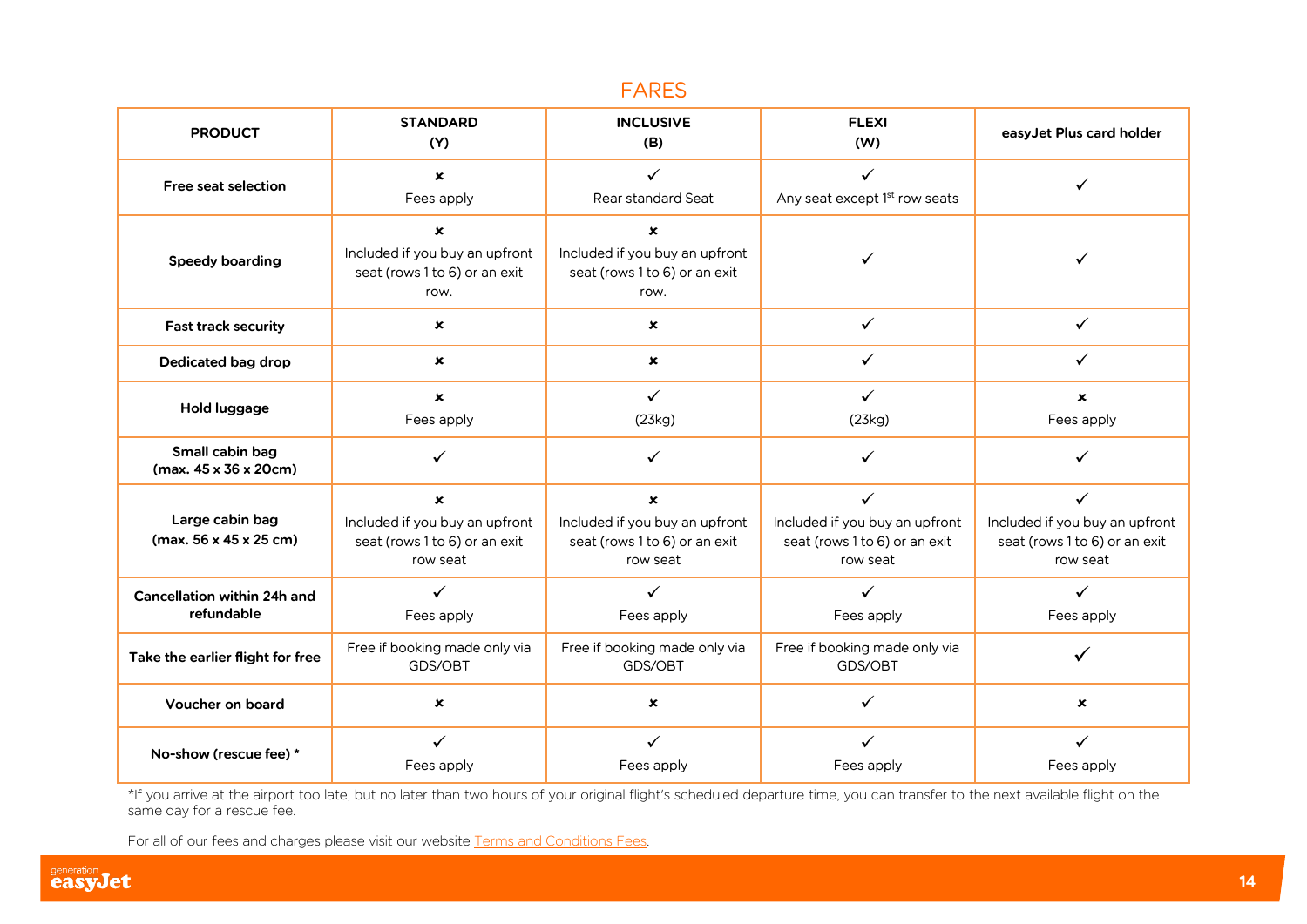# GDS QUICK CARDS

<span id="page-15-0"></span>Please find below the relevant links to each GDS quick card to help you best process the request from your Corporate customer.

**[Amadeus](http://www.easyjet.com/amadeus)** 

**[Travelport](http://www.easyjet.com/galileo)** 

[Sabre](http://www.easyjet.com/sabre)

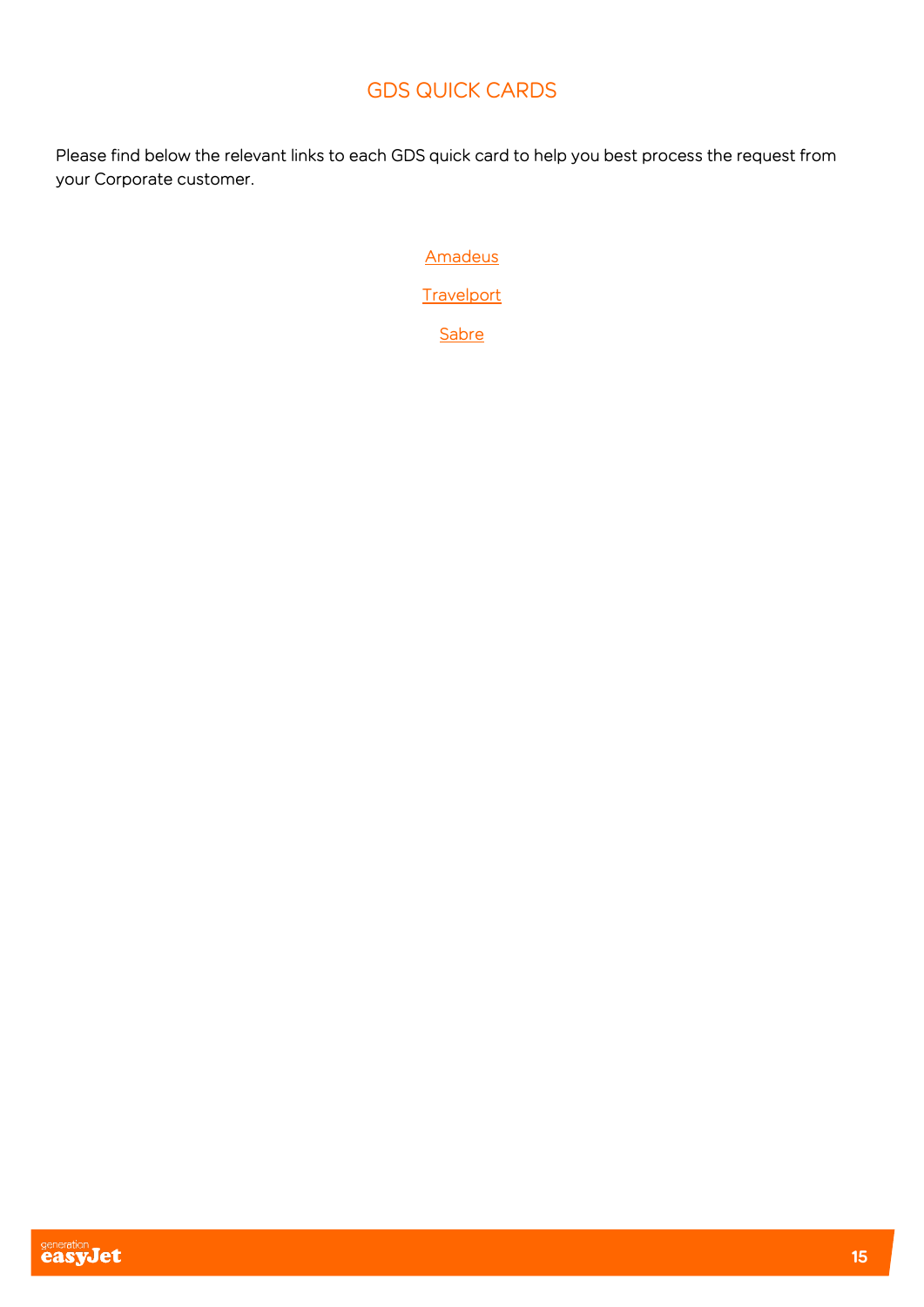### <span id="page-16-0"></span>**DEFINITION**

A group booking is a booking of 15 or more passengers

### How to request a Group Booking quotation

Please contact our dedicated groups team by sending an E-Mail quote request to [groups@easyJet.com](mailto:groups@easyJet.com) or by calling +44 (0)330 365 5200. Our opening hours are 09:00 to 17:30, Monday to Sunday, UK local time.

Your quote request should include the following details:

- 1. The first and last name of the person requesting the quotation
- 2. E-Mail address that we should send the quotation to
- 3. Specific Travel information:
	- Business Name (if applicable)
	- Outbound dates & inbound dates
	- Departure airport
	- Arrival airport
	- Number of adults/children/infants travelling and ages
- 4. Should Special Assistance be required for any passengers travelling please state the details of the assistance and for which passenger
- 5. If emailing us, please attach any supporting documents that are relevant to your enquiry
- 6. If enquiring about an existing booking, please let us know the booking reference

### What happens when I'm ready to confirm my booking?

Once you have received your quote from us, please call the team directly to make your group booking. The prices provided are for the purpose of a quote and are subject to change if the price of your flights increases between the time of the quote and the time of booking. Prices are confirmed at the time of reservation.

All reservations will be subject to our group booking terms and [conditions.](https://www.easyjet.com/en/terms-and-conditions/group-bookings)

### How do I pay for my group booking?

Fares, all taxes and charges relating to your group booking must be paid in full at the time of reservation.

A fee per passenger, per sector applies.

Click here for more details on our fees and [charges.](https://www.easyjet.com/en/terms-and-conditions/fees)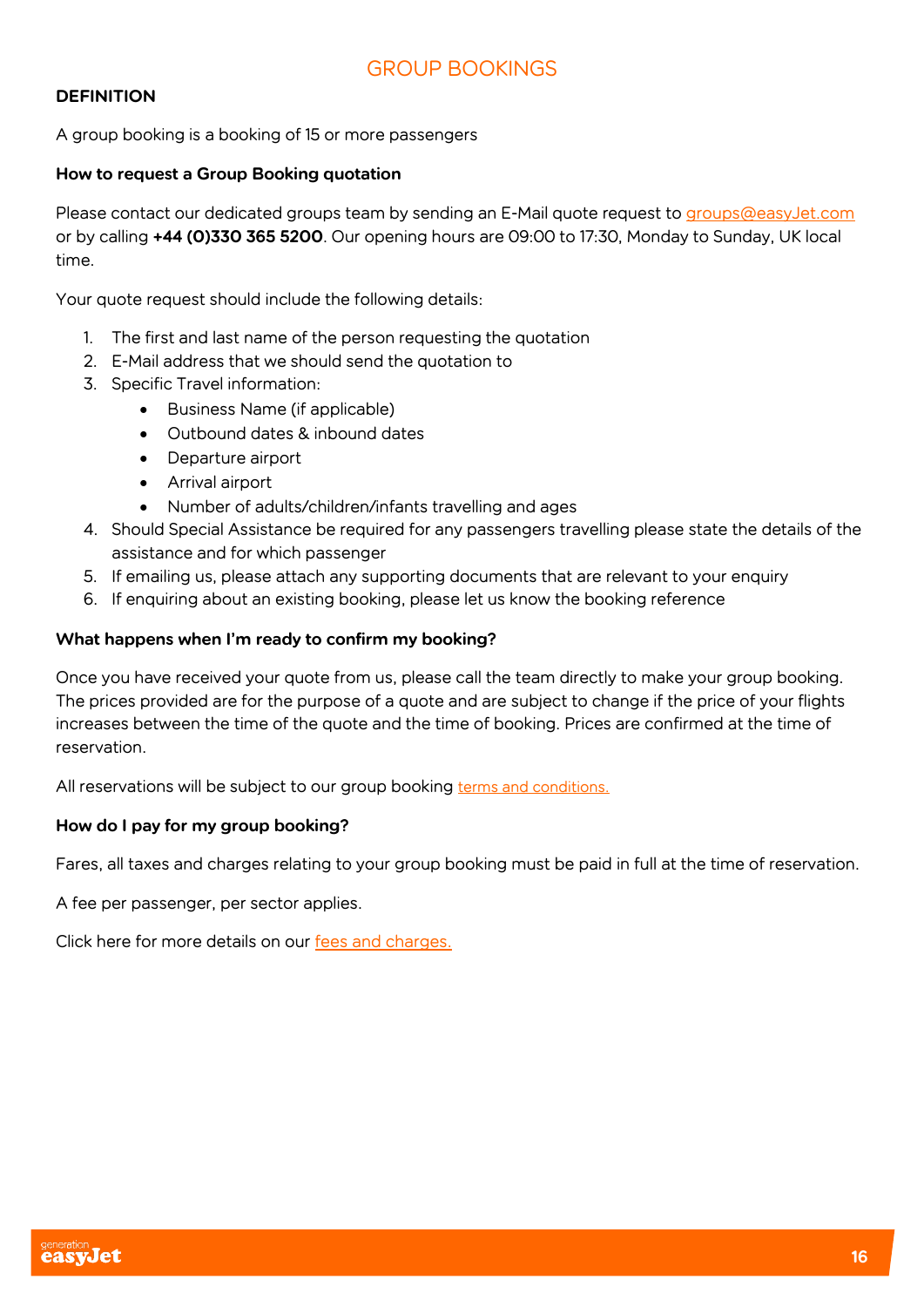# ONLINE BOOKING TOOLS

<span id="page-17-0"></span>Please contact your agency Product Manager directly for any issues regarding Online Booking Tool functionality or issues.

Below are links to the websites for most major Online Booking Tool providers.

| <b>AeTM/e Travel</b> | <b>Atriis</b>       | Clarity          | <b>Click Travel</b>       |
|----------------------|---------------------|------------------|---------------------------|
| Concur               | <b>Cytric</b>       | Egencia          | <b>Freeway (Hillgate)</b> |
| GetThere             | <b>HRG</b> (Online) | <u>KDS</u>       | Onesto GmbH               |
| Redfern (CTM)        | Reed & Mackay       | <b>Traveldoo</b> | <u>Vibe</u>               |

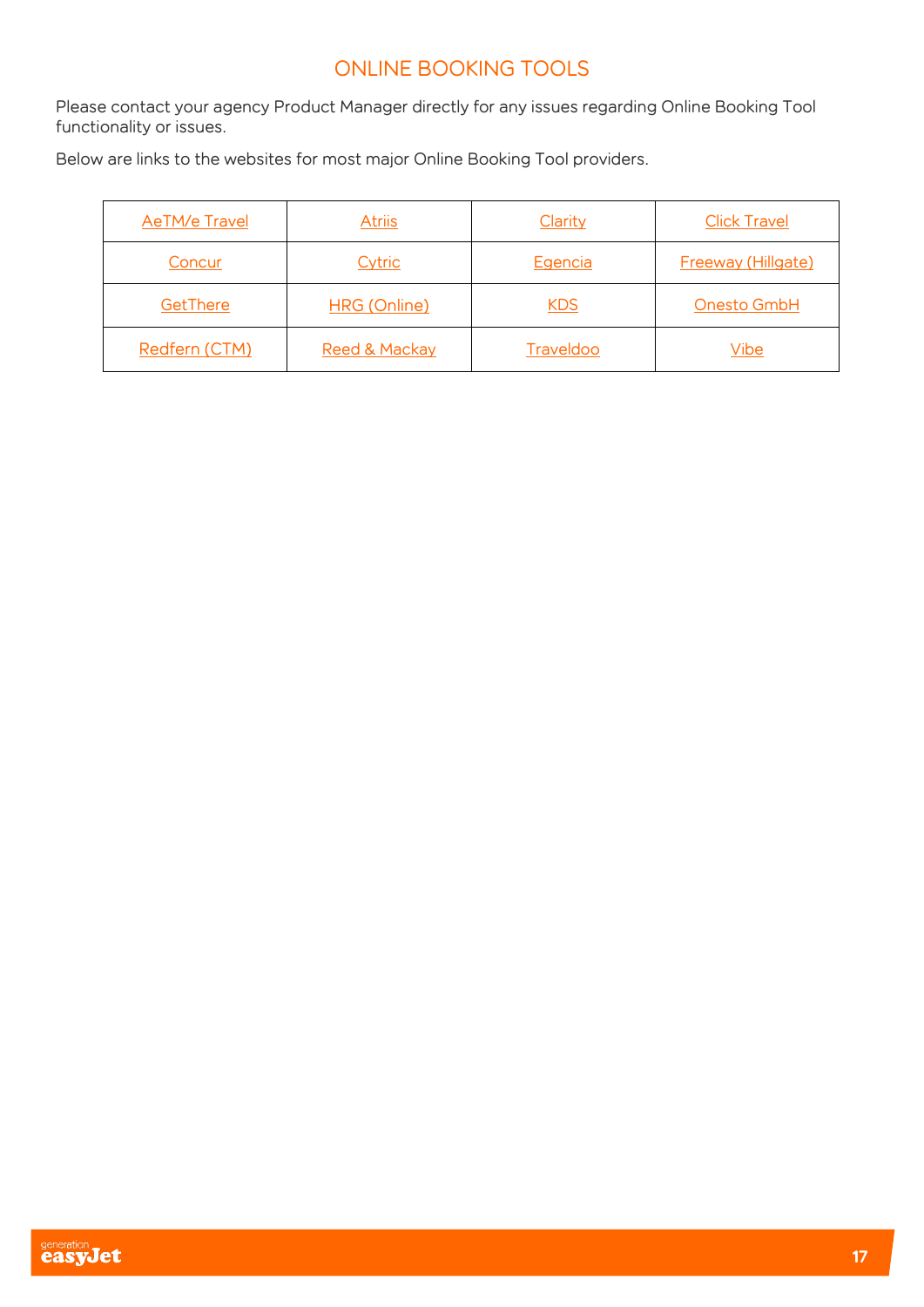# VAT – ONLINE PROCESS

### <span id="page-18-0"></span>STANDARD REQUESTS VIA A MEMBER ACCOUNT

If a traveller/travel booker has booked directly with us on easyJet.com or via our mobile app, a VAT receipt can be requested by using 'Manage my Booking' or by clicking on the link on their confirmation E-Mail.

If the booking has been made by a Travel Agency, they will need to request this via 'Manage my Booking' by using the original E-Mail address and password of their member account used to make the booking and then forwarding this on to the traveller.

If the booking has been made via our Contact Centre, please contact the team directly and they will be able to assist in processing this request.

VAT invoices can at times be instant however we advise a general waiting period of between 7 and 21 days to generate and send.

| easyJet                                                                                                        |        |           |          |            |                                                                                                                                                 |                               | Help Sign out |
|----------------------------------------------------------------------------------------------------------------|--------|-----------|----------|------------|-------------------------------------------------------------------------------------------------------------------------------------------------|-------------------------------|---------------|
| FLIGHTS & TRAVEL INFO   Hotels                                                                                 |        |           |          |            | Transport Holidays Inspire me Business   Manage bookings                                                                                        |                               |               |
| Booking: EVWDV3S                                                                                               |        |           |          |            |                                                                                                                                                 |                               |               |
| The booker name and address will appear on the VAT invoice as detailed below:                                  |        |           |          |            |                                                                                                                                                 |                               |               |
| Simon Brown<br>1 street<br>Town<br>AB2 3CD<br><b>United Kingdom</b>                                            |        |           |          |            |                                                                                                                                                 |                               |               |
| Your VAT invoice will be sent to fiona.mcinnes@easyjet.com                                                     |        |           |          |            |                                                                                                                                                 |                               |               |
| For transactions on this booking where a VAT invoice has already been provided, the details cannot be changed. |        |           |          |            |                                                                                                                                                 |                               |               |
| For any further transactions on this booking, the details can be amended by clicking here.                     |        |           |          |            |                                                                                                                                                 |                               |               |
|                                                                                                                |        |           |          |            |                                                                                                                                                 |                               |               |
|                                                                                                                |        |           |          |            |                                                                                                                                                 |                               |               |
| <b>BACK</b>                                                                                                    |        |           |          |            |                                                                                                                                                 | <b>SUBMIT INVOICE REQUEST</b> |               |
|                                                                                                                |        |           |          |            |                                                                                                                                                 |                               |               |
|                                                                                                                |        |           |          |            |                                                                                                                                                 |                               |               |
| easyJet                                                                                                        |        |           |          |            |                                                                                                                                                 | Sign out<br><b>Help</b>       |               |
| FLIGHTS & TRAVEL INFO                                                                                          | Hotels | Transport | Holidays | Inspire me | Business   Manage bookings                                                                                                                      |                               |               |
|                                                                                                                |        |           |          |            |                                                                                                                                                 |                               |               |
| Booking: EVWDV3S                                                                                               |        |           |          |            |                                                                                                                                                 |                               |               |
| The booker name and address will appear on the VAT invoice as detailed below:<br><b>Simon Brown</b>            |        |           |          |            |                                                                                                                                                 |                               |               |
| 1 street<br>Town<br>AB2 3CD<br>United Kingdom                                                                  |        |           |          |            |                                                                                                                                                 |                               |               |
| Your VAT invoice will be sent to fiona.mcinnes@easyjet.com                                                     |        |           |          |            |                                                                                                                                                 |                               |               |
| For transactions on this booking where a VAT invoice has already been provided, the details cannot be changed. |        |           |          |            |                                                                                                                                                 |                               |               |
| For any further transactions on this booking, the details can be amended by clicking here.                     |        |           |          |            |                                                                                                                                                 |                               |               |
| <b>Company Name</b>                                                                                            |        |           |          |            |                                                                                                                                                 |                               |               |
|                                                                                                                |        |           |          |            |                                                                                                                                                 |                               |               |
| <b>Company VAT numbers</b>                                                                                     |        |           |          |            |                                                                                                                                                 |                               |               |
| <b>Address</b>                                                                                                 |        |           |          |            |                                                                                                                                                 |                               |               |
|                                                                                                                |        |           |          |            |                                                                                                                                                 |                               |               |
| <b>Address continued (optional)</b>                                                                            |        |           |          |            |                                                                                                                                                 |                               |               |
|                                                                                                                |        |           |          |            |                                                                                                                                                 |                               |               |
| Town/City                                                                                                      |        |           |          |            |                                                                                                                                                 |                               |               |
|                                                                                                                |        |           |          |            |                                                                                                                                                 |                               |               |
| Postcode/ZIP                                                                                                   |        |           |          |            |                                                                                                                                                 |                               |               |
| Country                                                                                                        |        |           |          |            |                                                                                                                                                 |                               |               |
|                                                                                                                |        |           |          |            |                                                                                                                                                 |                               |               |
|                                                                                                                |        |           |          |            |                                                                                                                                                 |                               |               |
|                                                                                                                |        |           |          |            | Please note the details above cannot be changed after a VAT invoice has been created so please ensure you have specified the details correctly. |                               |               |
|                                                                                                                |        |           |          |            |                                                                                                                                                 |                               |               |
|                                                                                                                |        |           |          |            |                                                                                                                                                 |                               |               |
| <b>BACK</b>                                                                                                    |        |           |          |            |                                                                                                                                                 | SUBMIT INVOICE REQUEST        |               |